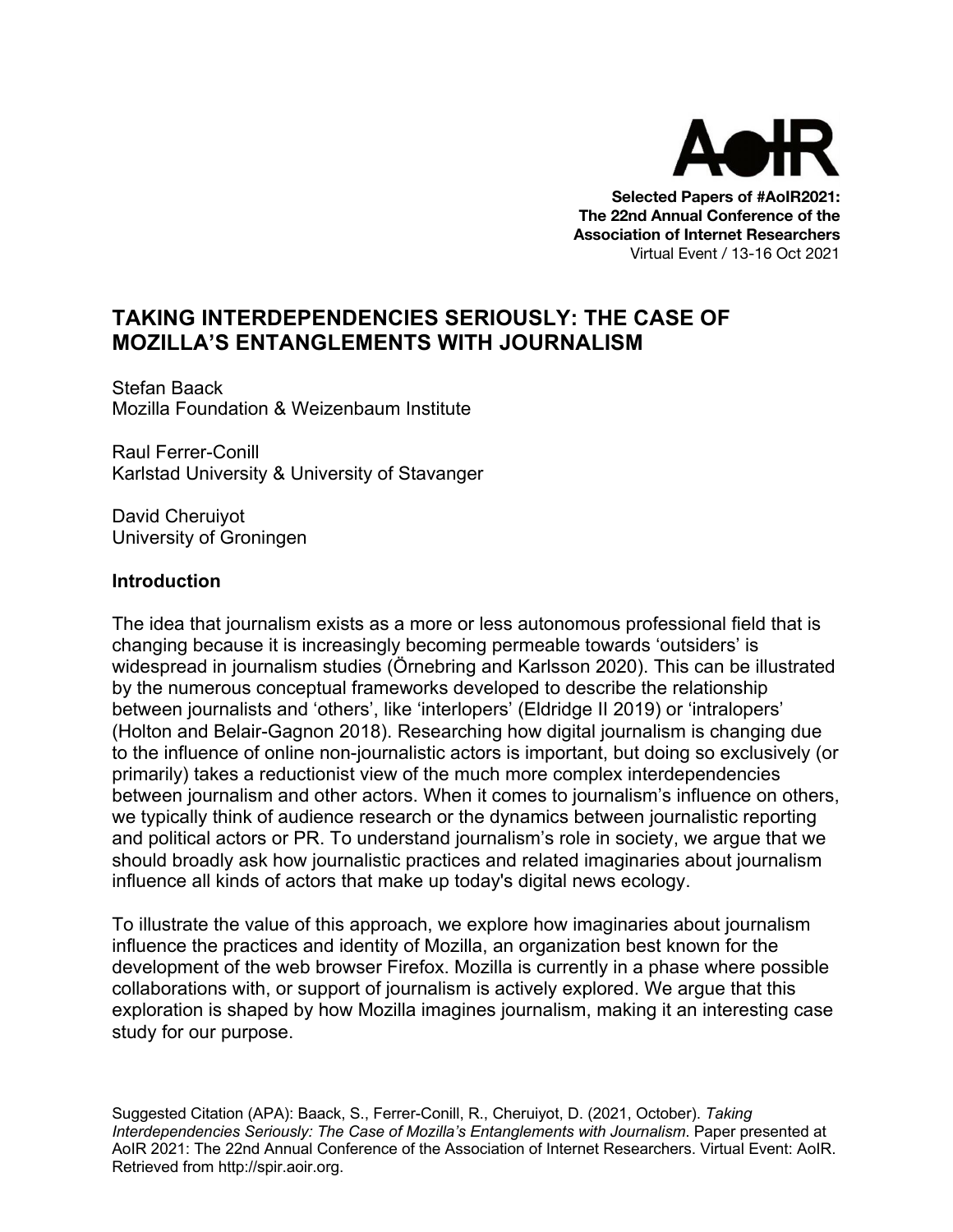## **Study rationale**

Theoretically, we combine two conceptual frameworks. First, we follow the nonfunctionalist and process-oriented figurational approach outlined by Couldry and Hepp (2017). Figurations describe relations of interdependence based on interlocking practices and shared meanings between disparate actors. Second, we adopt an institutional logics approach (Thornton, Ocasio, and Lounsbury, 2012) to investigate the connections between individual agency, cognitive processes, and socially constructed institutional practices and power structures as guiding logics of journalism and peripheral online organizations. We thus consider Mozilla's interrelatedness with journalism as fluctuating and continuously changing over time. Our aim is to show that interdependencies between journalism and Mozilla emerge around practices and are guided by their individual institutional logics.

Inspired by Yin (2018), we used a qualitative case study approach relying on a wide range of sources (in-depth interviews, self-identifying documents, blog posts and project homepages). The interviews were conducted online and lasted between 30 minutes and one hour.<sup>1</sup> Interviewees were selected based on their role in Mozilla projects with clear connections to journalism. Our questions focused on exploring the relevance of the project for Mozilla, whether there were direct collaborations with journalists, and how particular imaginaries about journalism shaped the project.

### **Mozilla and journalism: Exploring new ways to finance online content**

An important step in Mozilla's relationship with journalism is the recent update of the socalled 'Mozilla Manifesto' (Mozilla n.d.), a document outlining the values and goals of the organization. While the original Manifesto mostly adapted values from open source culture, it was expanded with an emphasis on the "quality of people's experiences online" in 2018, which included a commitment to diversity, "civil discourse", "reasoned argument", and "verifiable facts" (Baker 2018). There are clear connections between these values and typical associations with traditional Western notions of journalism as a provider of objective facts that facilitates political deliberation (cf. Hanitzsch and Vos 2018). The changes to the Manifesto created the basis for the idea that supporting organizations whose practices and values are compatible with the Manifesto and supporting Mozilla's own mission overlaps. This has created pathways for new connections to journalism. One example is Mozilla's efforts to develop and support alternatives to advertising as the dominant business model for online content.

Supporting alternatives to ad-driven business models is interesting for Mozilla because problems central to its own mission are seen as negative side-effects of online advertisement: privacy-invasive surveillance, misinformation or discriminatory algorithms. As one of our interviewees put it: advertising is "dominating how we experience the web. It's dominating even how content shows up on the web [...] there are lots of harms that have evolved". Journalists are perceived as potential partners in these endeavors. According to our interviewees, news publishers would be interested in lowering their dependencies on targeted ads and thus are open to experimentation.

 $1$  At the time of writing, two interviews had been conducted. We aim for up to ten interviews.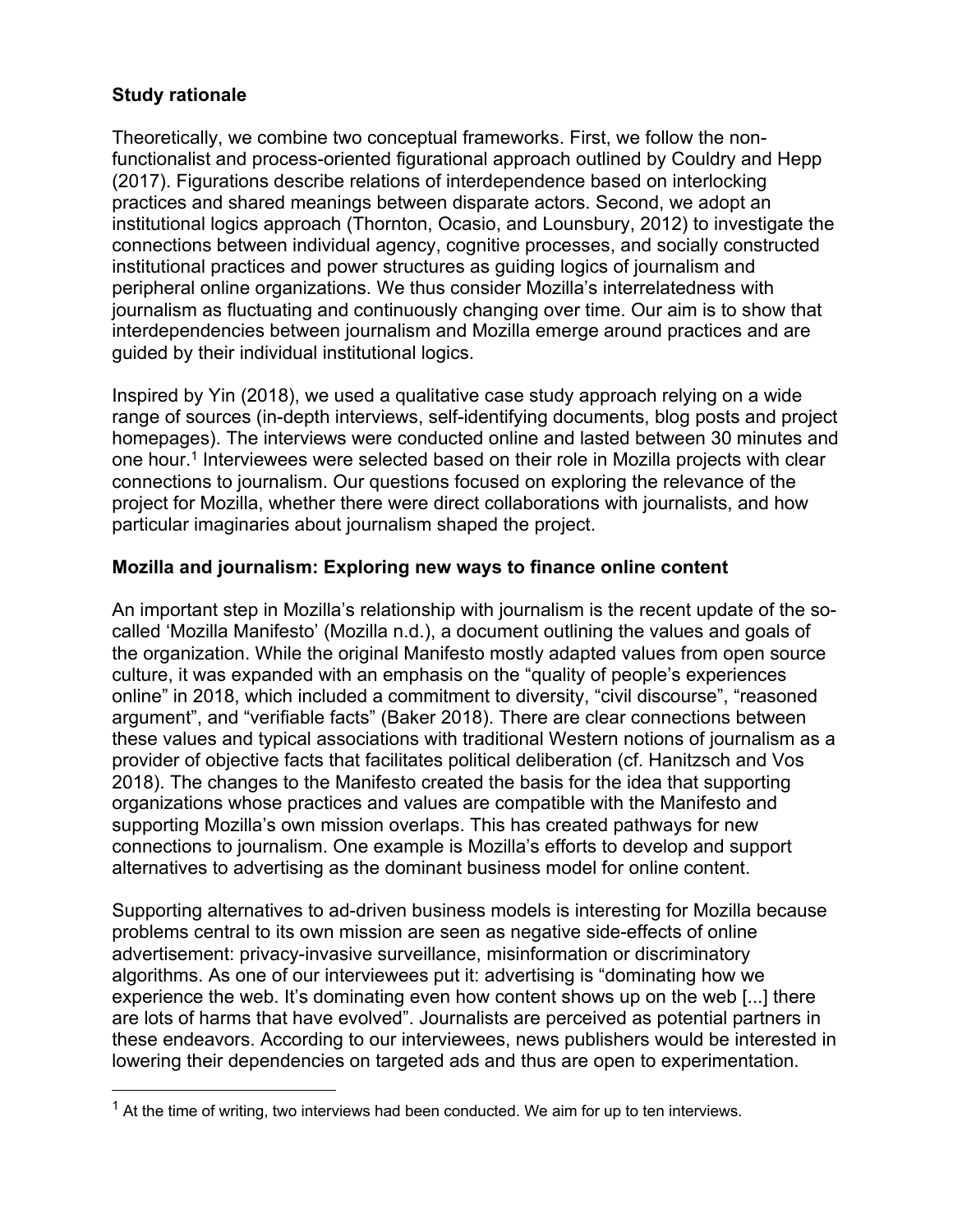An example for such an experiment is Mozilla's collaboration with Scroll<sup>2</sup>. Scroll is a USbased service where users pay a monthly subscription to browse partner websites from Scroll's network (like *The Verge* or *The Atlantic*) without advertisements. Partner websites are rewarded based on the time users spent on them. Mozilla collaborated with Scroll by offering a browser extension for Firefox that further reduced advertisements on partner websites and blocked trackers. The project enabled Mozilla to support a service that helped Scroll's partners, which are considered to provide 'Manifesto-compatible', fact-oriented journalism. Moreover, it allows Mozilla to support a revenue model that rewards time spent on websites, thereby supporting a different logic to finance journalistic content online.

This brief example illustrates how supporting journalism is considered aligning with Mozilla's mission because journalists are considered supporting the values outlined in the Mozilla Manifesto (like fighting disinformation). Supporting this idea of journalism by lowering news media's dependency on ad-driven business models in turn shapes Mozilla's own identity, as it is a way to differentiate itself from big tech companies that thrive on the dependency on targeted ads (like Google or Facebook), enabling Mozilla to act as an alternative partner to journalists.

# **Conclusion**

These preliminary findings suggest that studying how particular imaginaries about digital journalism influence non-journalists can help illuminate journalism's role in today's digital news ecology beyond its 'democratic function' (Zelizer 2012). Importantly, they show sources of journalistic stability rather than change. In our case study, Mozilla is pushing journalism in a direction that supports its values, which suggest a fairly traditional idea of journalism. Findings like these can help develop a more nuanced understanding of the digital transformation as a process that both challenges and reinforces 'traditional' practices and identities.

#### **References**

- Baker, Mitchell. 2018. 'Mozilla Marks 20th Anniversary with Commitment to Better Human Experiences Online'. *The Mozilla Blog*. Retrieved 25 August 2019 (https://blog.mozilla.org/blog/2018/03/29/mozilla-marks-20th-anniversarycommitment-better-human-experiences-online).
- Couldry, Nick, and Andreas Hepp. 2017. *The Mediated Construction of Reality*. Cambridge, UK ; Malden, MA: Polity Press.
- Eldridge II, Scott A. 2019. "Where Do We Draw the Line? Interlopers, (Ant)Agonists, and an Unbounded Journalistic Field." *2019* 7(4):11. doi: 10.17645/mac.v7i4.2295.

Hanitzsch, Thomas, and Tim P. Vos. 2018. 'Journalism beyond Democracy: A New

<sup>2</sup> https://web.archive.org/web/20210402081644/https://firstlook.firefox.com/betterweb/.